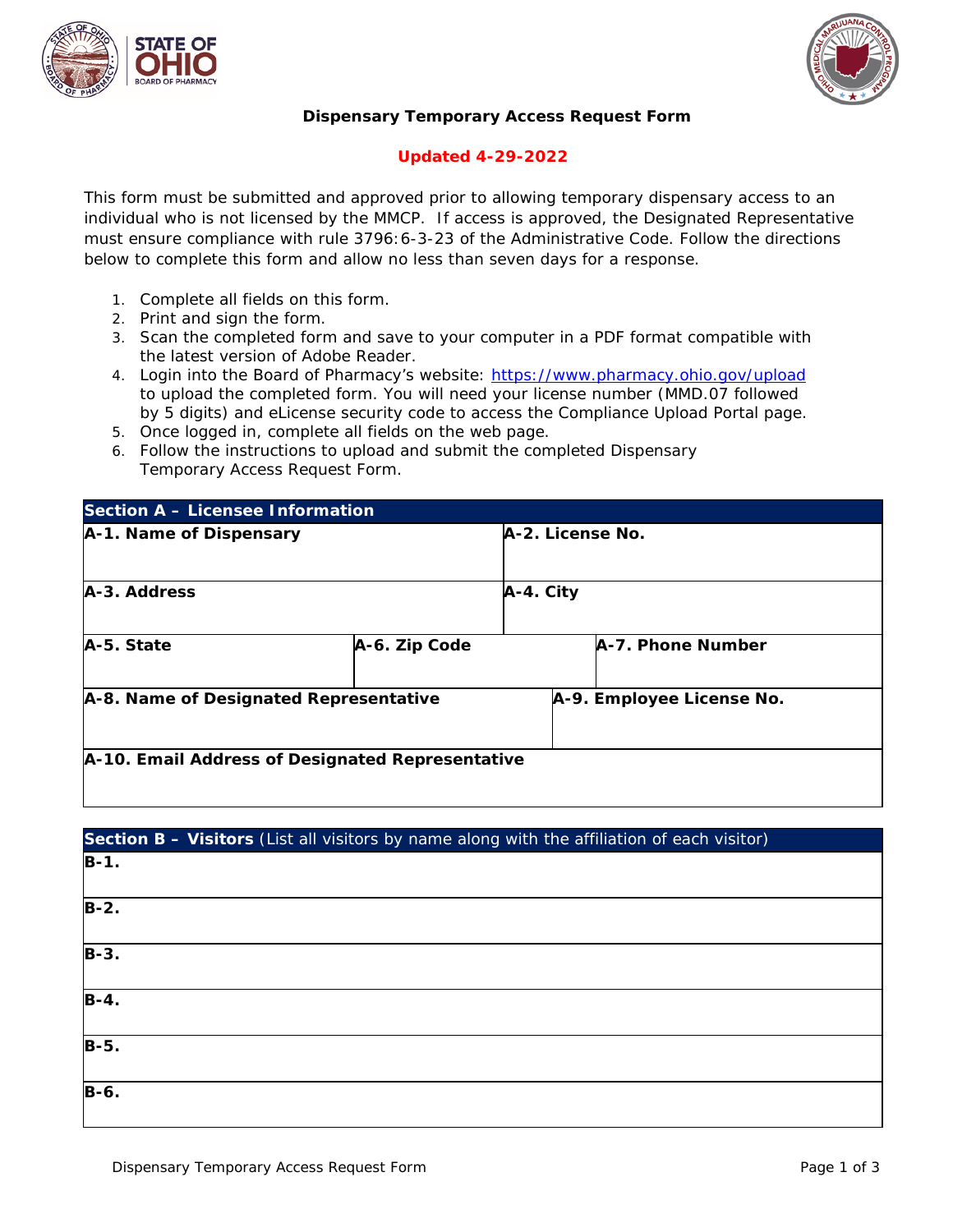



| <b>Dispensary Temporary Access Request Form</b>        |                                                                                                                                                                                                      |  |  |  |
|--------------------------------------------------------|------------------------------------------------------------------------------------------------------------------------------------------------------------------------------------------------------|--|--|--|
| B-7. Dispensary Areas Requested (check all that apply) |                                                                                                                                                                                                      |  |  |  |
| <b>Waiting area</b>                                    | <b>Dispensing area</b><br>Vault                                                                                                                                                                      |  |  |  |
| Delivery area                                          | Patient consult room<br>Product fulfillment area                                                                                                                                                     |  |  |  |
| occupy/view the areas identified above.                | Please note that access to secure storage is strictly prohibited and visitors are only authorized to                                                                                                 |  |  |  |
| B-8. Date (mm/dd/yyyy)                                 | B-9. Length of visit (estimated)<br>Time-in (00:00 am/pm)<br>Time-out (00:00 am/pm)                                                                                                                  |  |  |  |
| B-10. Reason for visit                                 |                                                                                                                                                                                                      |  |  |  |
|                                                        | C. Designated Representative's (DR) Acknowledgement and Affirmation (Initial each Box)                                                                                                               |  |  |  |
| <b>DR Initials</b>                                     | C-1. I understand that the licensed dispensary assumes the liability and<br>responsibility for actions taken by visitors or media representatives while<br>on the premises of a licensed dispensary. |  |  |  |
| <b>DR</b> Initials                                     | C-2 Lunderstand that all nersons on the licensed dispensary premises                                                                                                                                 |  |  |  |

| <b>DR Initials</b> | C-2. I understand that all persons on the licensed dispensary premises<br>are expected to comply with Chapter 3796 of the Revised Code and the<br>rules promulgated thereunder.                                                                                                                                                          |
|--------------------|------------------------------------------------------------------------------------------------------------------------------------------------------------------------------------------------------------------------------------------------------------------------------------------------------------------------------------------|
| <b>DR Initials</b> | C-3. I attest that the primary purpose of this temporary access is to<br>educate the public about lawful engagement in the Ohio Medical<br>Marijuana Control Program.                                                                                                                                                                    |
| <b>DR Initials</b> | C-4. I attest that any patients or caregivers who are identifiable in<br>recordings, photographs, or film, not just those featured in any media<br>report, will sign a legal waiver acknowledging that they are aware their<br>likeness may be disseminated and that they are authorizing the release of<br>personal health information. |
| <b>DR Initials</b> | C-5. I attest that the licensed dispensary will retain all signed waivers and<br>make them accessible to the Board upon request.                                                                                                                                                                                                         |
| <b>DR Initials</b> | C-6. I attest that all patients and caregivers will be notified that a visitor<br>or media representative is present prior to entering the licensed<br>dispensary.                                                                                                                                                                       |
| <b>DR Initials</b> | C-7. I attest that any media coverage shall not serve as an advertisement<br>for the dispensary, cultivator, or processor and that no more than one<br>camera will be permitted in any limited access areas at a time.                                                                                                                   |